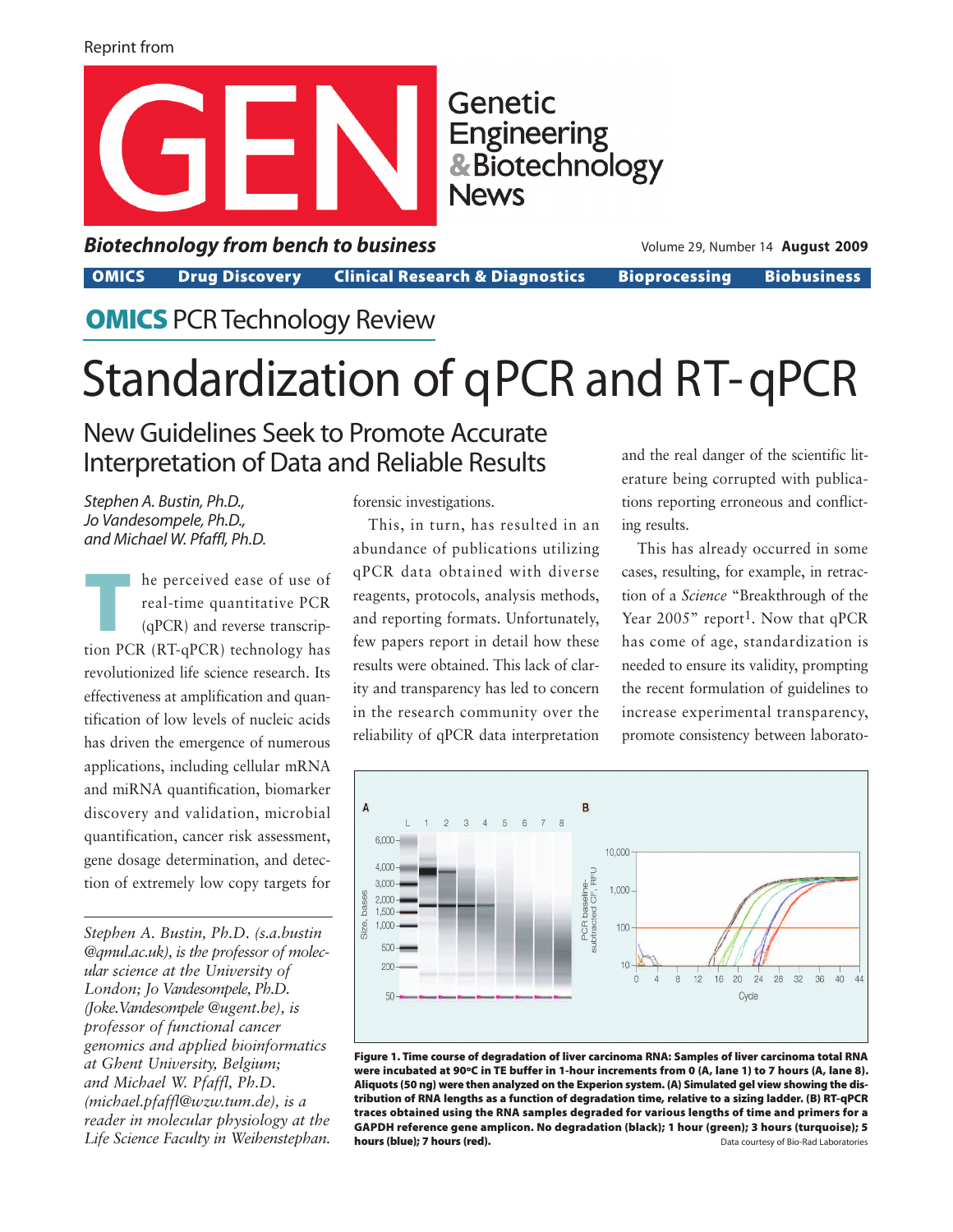

**Figure 2. Quantitative RT-PCR results using total RNA of varying quality and real-time amplification of four genes from bovine white blood cells: The Cq values can vary more than six cycles, depending on the RIN value of the starting RNA, and the rate (slope) of that variation can change with the target gene. Data courtesy of Michael W. Pfaffl** 



**Figure 3. Seven target genes in human colorectal cancer tissue were reverse transcribed using three RNA preparations with RIN values of 9.6 (blue), 7.3 (green), and 5.3 (pink), respectively, and ampliconspecific standard curves were used to calculate copy numbers for each preparation. In each case, the 9.6 RIN samples gave the highest copy numbers, and the 5.3 RIN samples produced the lowest copy numbers. However, whereas with target genes 1 and 5 there is a good correlation between RIN value and calculated copy number, further degradation of genes 2 and 3 in the 5.3 RIN samples versus the 7.3 RIN samples does not result in further reduction in calculated copy number.** Data courtesy of Stephen A. Bustin

ries, and therefore, help assure the publication of valid conclusions2.

#### **Guidelines Proposed**

The Minimum Information for Publication of Quantitative Real-Time PCR Experiments guidelines (MIQE; www. rdml.org/miqe) aim to provide a yardstick for the quality assessment of a publication. The MIQE guidelines define the minimum information required for evaluation of qPCR results, and they include a checklist to be included in the initial submission of a manuscript to a publisher.

MIQE is modeled on similar guidelines such as MIAME (Minimal Information about a Microarray Experiment), developed several years ago<sup>3</sup> and MIAPE (Minimal Information about a Proteomics Experiment<sup>4</sup>. All of these are initiatives developed under the umbrella of the MIBBI (Minimum Information for Biological and Biomedical Investigations) standardization body, which has the goal of unifying all of the standardization guidelines for biological and biomedical research.

In addition, the Real-Time PCR Data Markup Language (RDML; www.rdml.org) has been developed by a consortium to enable the straightforward exchange of qPCR data and related information between qPCR instruments and third-party data analysis software, between colleagues, and with journals or public data repositories<sup>5</sup>.

### **Increased Confidence in Results**

Increased experimental transparency constitutes a key advantage of adopting a relevant and comprehensive set of standards for qPCR. The MIQE guidelines stipulate full disclosure of reagents, protocols, and analysis methods, thus establishing that qPCR data meets a minimal set of standards. This increases confidence in its validity by ensuring that data meets a uniform quality benchmark before it is submitted for publication, rather than discovering flaws in the data after it is published.

The guidelines could eventually become a "quality label" denoting the data in a conforming publication as being of high quality. In addition, once data is provided in the RDML format, it can be carefully analyzed by the research community to assure that it supports the conclusions of the study.

The MIQE guidelines are in their initial formulation and are expected to be in continual evolution. The consortium is asking for feedback from the research community, commercial suppliers of qPCR products, and scientific journals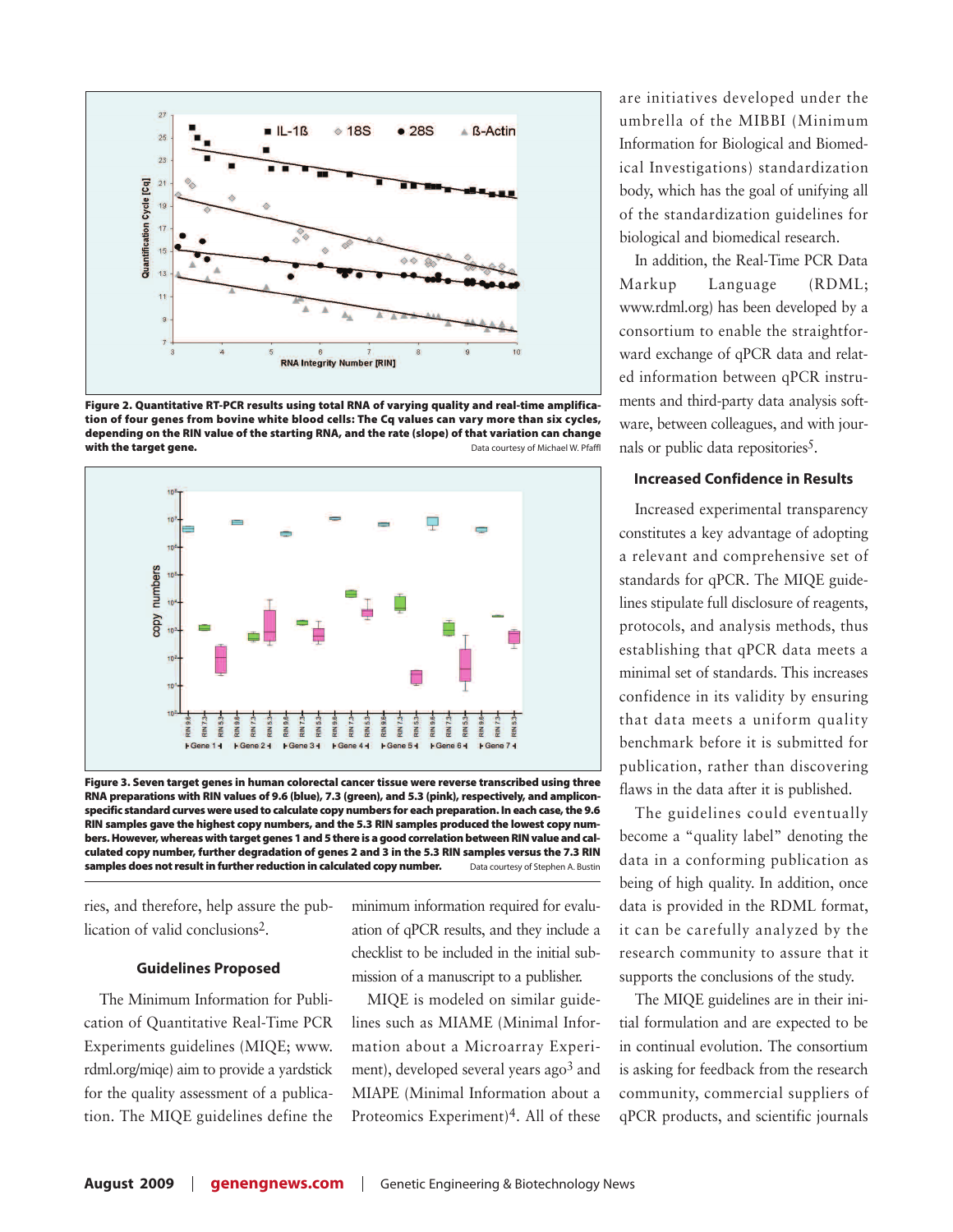

**Figure 4. RNA quality assessment of more than 700 neuroblastoma tumor samples: The difference in Cq for qPCR reactions performed using amplicons from the 5' and 3' ends of the target gene (5'- 3'delta-Cq) was determined for each sample, along with the RNA quality indicator (RQI) derived from microfluidic electrophoresis analysis on the Experion system. The frequency (number of samples) of each 5'-3'delta-Cq or RQI value in the population was then calculated and plotted.**  Data courtesy of Jo Vandesompele

to assure that they have optimal utility.

While a first look at the MIQE guidelines might lead researchers to assume that they will require significant additional effort and slow down the publication process, it is important to note that many of them are discretionary, with only those having the most impact on data quality being mandatory.

Most can be adopted quickly, because they are obvious—for example reporting the quantification cycle (Cq), previously variously referred to as  $C_{t}$ ,  $C_{p}$ , or TOP, noting gene accession numbers, defining amplicon locations, and calculating qPCR efficiency. Adoption of the mandatory guidelines as a first strategy assures that key parameters affecting data quality are being addressed immediately and will have a swift impact on confidence levels in the data and the conclusions drawn from it.

#### **Focus on pre-PCR**

For RT-qPCR experiments, an additional focus on the pre-PCR steps is essential as these can be a major source of error. The guidelines address sampling, RNA stabilization, storage, and quality-assurance procedures. For example, degraded RNA has a substantial impact on qPCR results and the conclusions drawn from them. Significant degradation of target RNA can result in a Cq that is artificially high, leading to an underestimation of its concentration and copy number (*Figure 1*).

This effect of RNA quality on RTqPCR results can be dramatic, with a difference of more than six cycles in the Cq values of intact and heavily degraded and intact RNA samples (*Figure 2*). Differential sensitivity of mRNA to degradation can have an enormous impact on the interpretation of qPCR results, as different reference genes appear to be suitable for normalization in degraded versus intact RNA samples (*Table*).

Normalizing RT-qPCR results to reference genes without knowledge of the degradation status of the RNA could thus lead to incorrect conclusions<sup>6</sup>. In addition, the degree of dependence can vary from one sample to another, emphasizing the need to understand the relationship between RNA quality and the results in any given study (*Figure 3*).

#### **RNA Integrity**

Consequently, quality control of the RNA starting material is an essential checkpoint addressed by the guidelines. These require that RNA integrity be measured by manual gel electrophoresis at the very least, but preferably by microfluidics-based RNA analysis using a system such as the Experion (**Bio-Rad Laboratories**) or the Bioanalyzer 2100 (**Agilent Technologies**). This technique

| Candidate Reference Genes Ranked in Order of Expression Stability* |                               |                   |                        |                   |
|--------------------------------------------------------------------|-------------------------------|-------------------|------------------------|-------------------|
|                                                                    | <b>Chronic Rhinosinusitis</b> |                   | <b>Nasal Polyposis</b> |                   |
| Step**                                                             | <b>Degraded RNA</b>           | <b>Intact RNA</b> | <b>Degraded RNA</b>    | <b>Intact RNA</b> |
|                                                                    | HPRT <sub>1</sub>             | <b>GAPDH</b>      | HPRT <sub>1</sub>      | <b>YWHAZ</b>      |
| $\overline{2}$                                                     | YWHAZ                         | <b>YWHAZ</b>      | <b>ACTB</b>            | <b>B2M</b>        |
| 3                                                                  | B <sub>2</sub> M              | RPL13A            | RPL13A                 | RPL13A            |
| $\overline{4}$                                                     | <b>TBP</b>                    | B <sub>2</sub> M  | <b>GAPDH</b>           | UBC.              |
| 5                                                                  | RPL13A                        | <b>UBC</b>        | <b>TBP</b>             | <b>GAPDH</b>      |
| 6                                                                  | <b>UBC</b>                    | HPRT <sub>1</sub> | <b>YWHAZ</b>           | <b>HMBS</b>       |
| 7                                                                  | <b>ACTB</b>                   | <b>TBP</b>        | <b>HMBS</b>            | HPRT <sub>1</sub> |
| 8                                                                  | <b>GAPDH</b>                  | <b>ACTB</b>       | <b>SDHA</b>            | <b>SDHA</b>       |
| 9                                                                  | <b>HMBS-SDHA</b>              | <b>HMBS-SDHA</b>  | <b>B2M-UBC</b>         | <b>ACTB-TBP</b>   |

\* As determined by geNorm, increasing from top to bottom in two diseases dichotomized with respect to RNA integrity; the two most stable genes in each sample series, for example ACTB and TBP in intact RNA from nasal polyposis tissue, cannot be ranked in order because of the required use of gene ratios for gene stability. Some discrepant results are apparent when comparing intact vs. degraded samples (highlighted in color). \*\* The step number at which the least stable gene is excluded Data courtesy of Jo Vandesompele